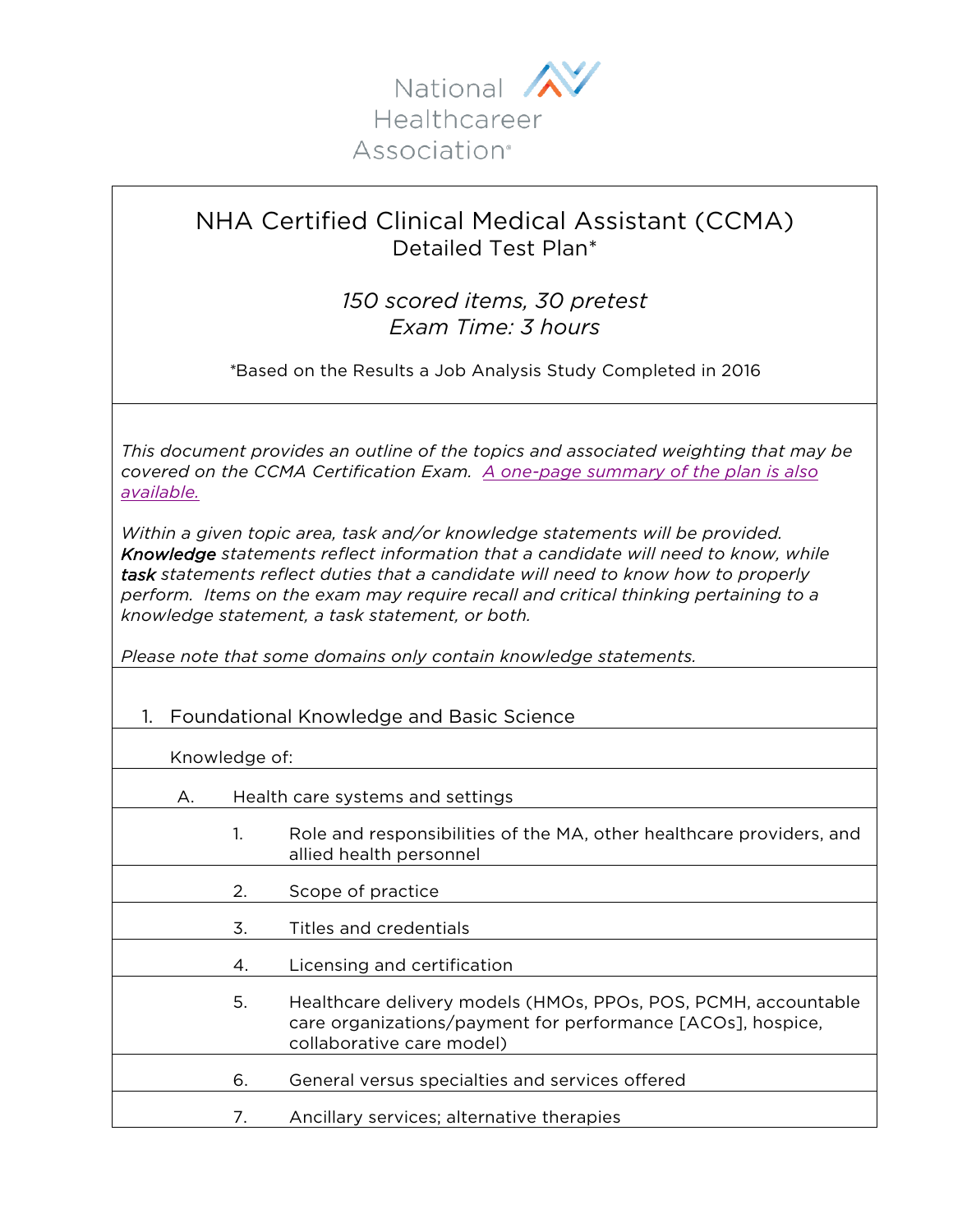

|    | 8.        | Insurance fundamentals                                                                                    |
|----|-----------|-----------------------------------------------------------------------------------------------------------|
| Β. |           | Medical terminology                                                                                       |
|    | 1.        | Common abbreviations, acronyms, and symbols                                                               |
|    | 2.        | Conditions, procedures, and instruments                                                                   |
|    | 3.        | Medical word building (prefixes, suffixes, plurals)                                                       |
|    | 4.        | Positional and directional terminology                                                                    |
| C. |           | Basic pharmacology                                                                                        |
|    | 1.        | Commonly prescribed medications and common approved<br>abbreviations                                      |
|    | 2.        | Drug classifications and drug schedules                                                                   |
|    | 3.        | Side effects, adverse effects, indications, and contra-indications                                        |
|    | 4.        | Measurement (for both metric and household systems),<br>mathematical conversions, and dosage calculations |
|    | 5.        | Forms of medication (for example, pill, capsule, ointment)                                                |
|    | 6.        | Look alike/sound alike medications                                                                        |
|    | 7.        | Routes of administration                                                                                  |
|    | 8.        | Pharmacokinetics (absorption, distribution, metabolism, excretion)                                        |
|    | 9.        | Rights of drugs/medication administration                                                                 |
|    | 10.       | Physicians' Desk Reference and online resources                                                           |
|    | 11.       | Principles of storage and disposal                                                                        |
| D. | Nutrition |                                                                                                           |
|    | 1.        | Dietary nutrients                                                                                         |
|    | 2.        | Dietary needs and patient education (general, and related to<br>diseases and conditions)                  |
|    | 3.        | Vitamins and supplements                                                                                  |
|    | 4.        | Eating disorders                                                                                          |
|    | 5.        | Food labels                                                                                               |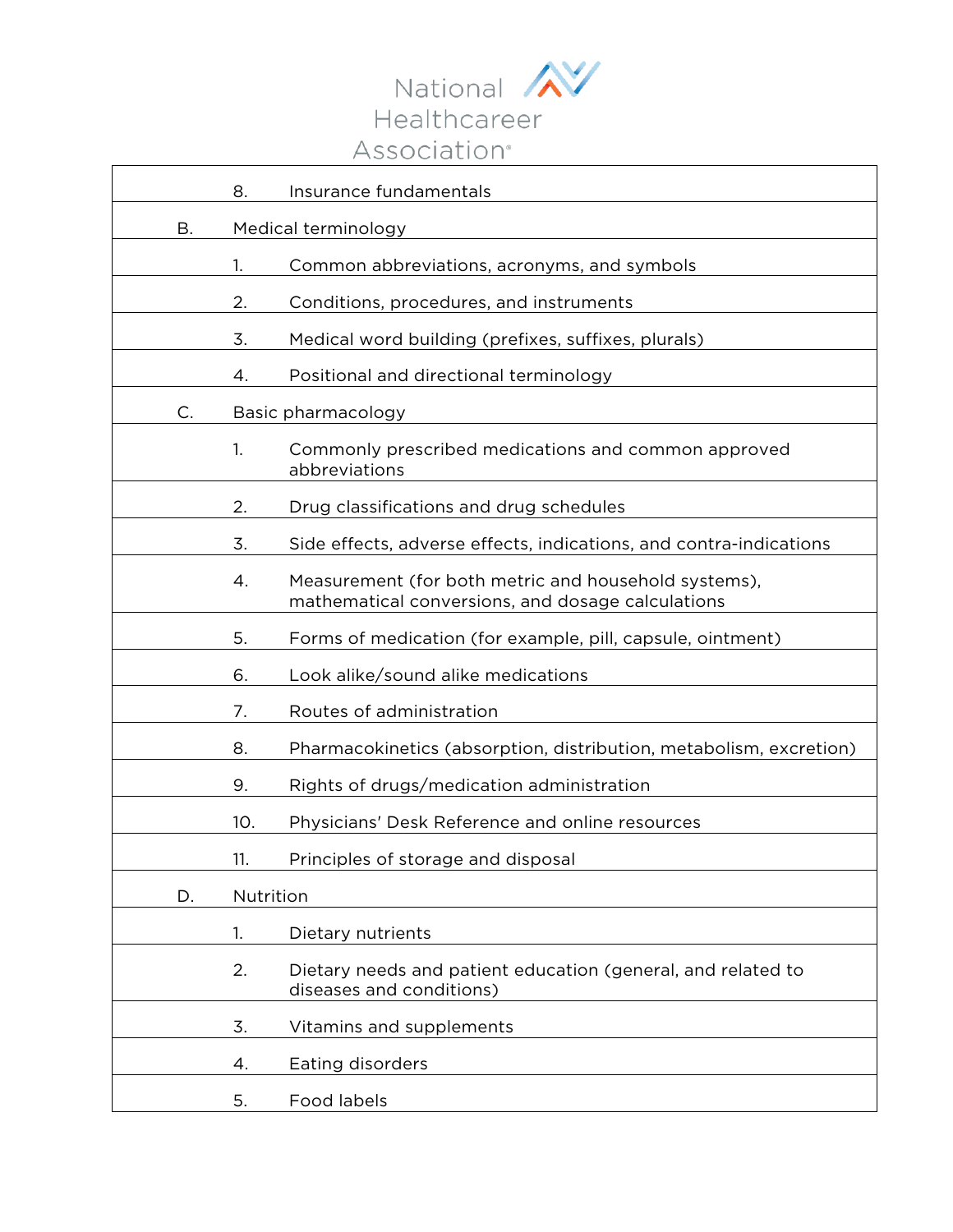

| Е.                                            |    | Psychology                                                                                                                   |
|-----------------------------------------------|----|------------------------------------------------------------------------------------------------------------------------------|
|                                               | 1. | Developmental stages                                                                                                         |
|                                               | 2. | End-of-life and stages of grief                                                                                              |
|                                               | 3. | Psychology of the physically disabled, developmentally delayed,<br>and those with diseases                                   |
|                                               | 4. | Environmental and socio-economic stressors                                                                                   |
|                                               | 5. | Mental health screening                                                                                                      |
|                                               | 6. | Defense mechanisms                                                                                                           |
| Anatomy and Physiology<br>2.<br>Knowledge of: |    |                                                                                                                              |
| А.                                            |    | Body structures and organ systems                                                                                            |
|                                               | 1. | Anatomical structures, locations, and positions                                                                              |
|                                               | 2. | Structure and function of major body systems, including organs and<br>their locations                                        |
|                                               | 3. | Interactions between organ systems, homeostasis                                                                              |
| В.                                            |    | Pathophysiology and disease processes                                                                                        |
|                                               | 1. | Signs, symptoms, and etiology of common diseases, conditions, and<br>injuries                                                |
|                                               | 2. | Diagnostic measures and treatment modalities                                                                                 |
|                                               | 3. | Incidence, prevalence, and risk factors                                                                                      |
|                                               | 4. | Risk factors leading to high mortality and morbidity (for example,<br>complications, accompanying diseases)                  |
|                                               | 5. | Epidemics and pandemics                                                                                                      |
| C.                                            |    | Microbiology                                                                                                                 |
|                                               | 1. | Cell structure (for example, nucleus, cell wall, cell membrane,<br>cytoplasm, ribosomes, mitochondria, lysosomes, nucleolus) |
|                                               | 2. | Common pathogens and non-pathogens                                                                                           |
|                                               | 3. | Organisms and microorganisms                                                                                                 |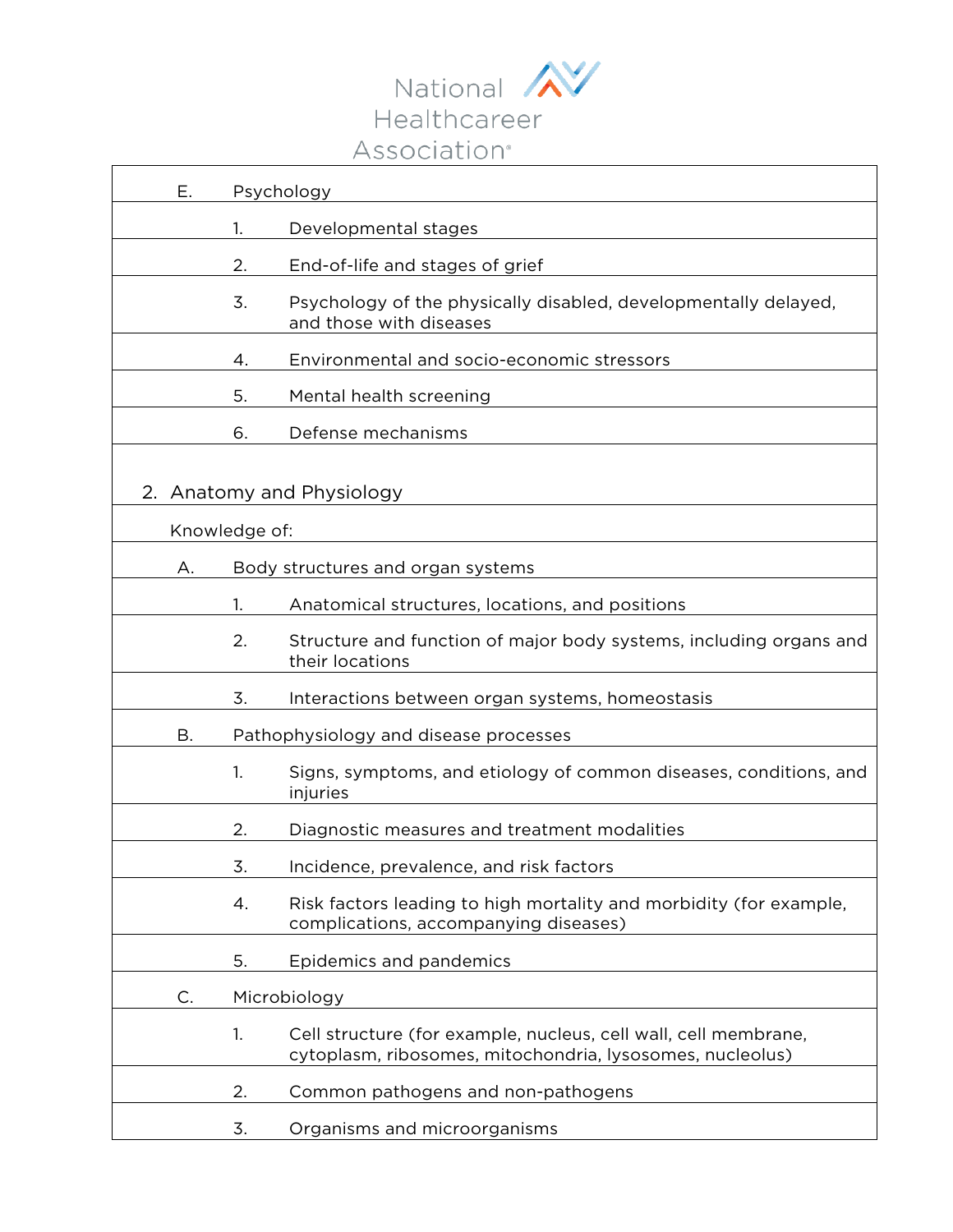

| 4.                       | Infectious agents; chain of infection; conditions for growth                                                                                                                                                                                      |  |
|--------------------------|---------------------------------------------------------------------------------------------------------------------------------------------------------------------------------------------------------------------------------------------------|--|
|                          |                                                                                                                                                                                                                                                   |  |
| 3. Clinical Patient Care |                                                                                                                                                                                                                                                   |  |
| А.                       | <b>General Patient Care</b>                                                                                                                                                                                                                       |  |
| Tasks:                   |                                                                                                                                                                                                                                                   |  |
| T1.                      | Identify patient                                                                                                                                                                                                                                  |  |
| T2.                      | Prepare examination/procedure room                                                                                                                                                                                                                |  |
| T3.                      | Ensure patient safety within the clinical setting                                                                                                                                                                                                 |  |
| T4.                      | Complete a comprehensive clinical intake process, including the<br>purpose of the visit                                                                                                                                                           |  |
| T <sub>5</sub> .         | Measure vital signs                                                                                                                                                                                                                               |  |
| T6.                      | Obtain anthropometric measurements                                                                                                                                                                                                                |  |
| T7.                      | Identify/document/report abnormal signs and symptoms                                                                                                                                                                                              |  |
| T8.                      | Assist provider with general physical examination                                                                                                                                                                                                 |  |
| T9.                      | Assist provider with specialty examinations                                                                                                                                                                                                       |  |
| T10.                     | Prepare patient for procedures                                                                                                                                                                                                                    |  |
| T11.                     | Prepare and administer medications and/or injectables using non-<br>parenteral and parenteral routes (excluding IV) (for example, oral,<br>buccal, sublingual, intramuscular, intradermal, subcutaneous,<br>topical, transdermal, and inhalation) |  |
| T12.                     | Perform staple and suture removal                                                                                                                                                                                                                 |  |
| T13.                     | Administer eye, ear, and topical medications                                                                                                                                                                                                      |  |
| T14.                     | Perform ear and eye irrigation                                                                                                                                                                                                                    |  |
| T15.                     | Administer first aid and basic wound care                                                                                                                                                                                                         |  |
| T16.                     | Identify and respond to emergency/priority situations                                                                                                                                                                                             |  |
| T17.                     | Perform CPR                                                                                                                                                                                                                                       |  |
| T18.                     | Assist provider with patients presenting with minor and traumatic<br>injury                                                                                                                                                                       |  |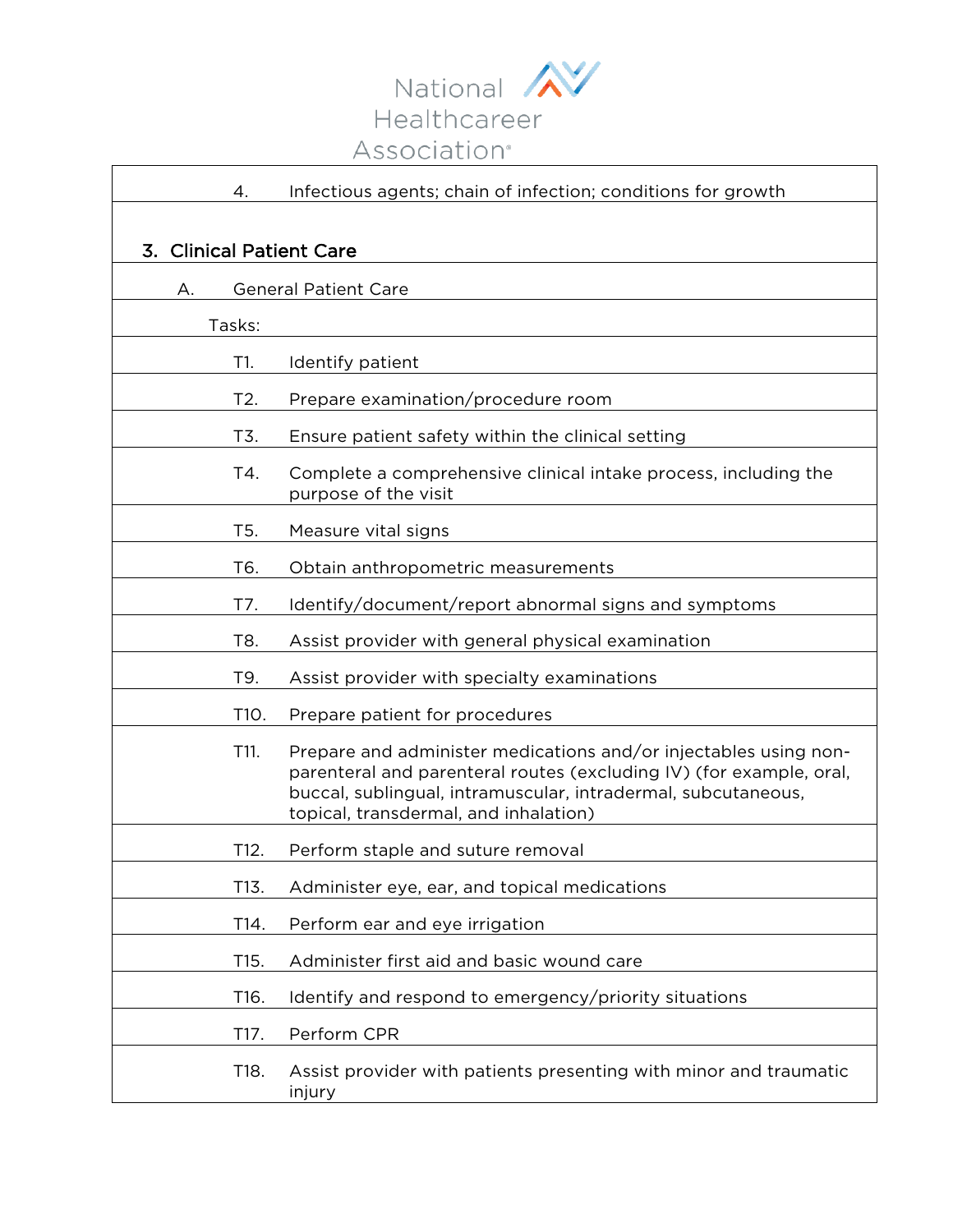

| T19.          | Assist with surgical interventions (for example, sebaceous cyst<br>removal, toe nail removal, colposcopy, cryosurgery)                                                                                              |
|---------------|---------------------------------------------------------------------------------------------------------------------------------------------------------------------------------------------------------------------|
| T20.          | Review provider's discharge instructions/plan of care with patients                                                                                                                                                 |
| T21.          | Follow guidelines for sending orders for prescriptions and refills by<br>telephone, fax, or email                                                                                                                   |
| T22.          | Document relevant aspects of patient care in patient record                                                                                                                                                         |
| T23.          | Operate basic functions of an EHR/EMR system                                                                                                                                                                        |
| T24.          | Enter orders into CPOE                                                                                                                                                                                              |
| Knowledge of: |                                                                                                                                                                                                                     |
| K1.           | Patient identifiers                                                                                                                                                                                                 |
| K2.           | Elements of a patient medical/surgical/family/social history                                                                                                                                                        |
| K3.           | Methods for obtaining vital signs (manual & electronic blood<br>pressure; respiration, temperature, pulse, pulse oximetry)                                                                                          |
| K4.           | Normal and abnormal vital signs                                                                                                                                                                                     |
| K5.           | Methods for measuring height, weight, BMI; special considerations<br>related to age, health, status, disability; growth chart                                                                                       |
| K6.           | Positioning and draping requirements for general and specialty<br>examinations, procedures, and treatments                                                                                                          |
| K7.           | Equipment, instruments, and supplies necessary to prepare the<br>examination or procedure room                                                                                                                      |
| K8.           | Required equipment, supplies and instruments related to general<br>physical examinations                                                                                                                            |
| K9.           | Required equipment, supplies, and instruments related to specialty<br>examinations                                                                                                                                  |
| K10.          | Patient instruction specific to procedures, including pre- and post-<br>procedural instructions;                                                                                                                    |
| K11.          | Modifications to patient care depending on patient needs (for<br>example, assisting with ambulation and transfers for frail and<br>disabled patients; using terms a child can understand for pediatric<br>patients) |
| K12.          | Consent requirements (written and verbal)                                                                                                                                                                           |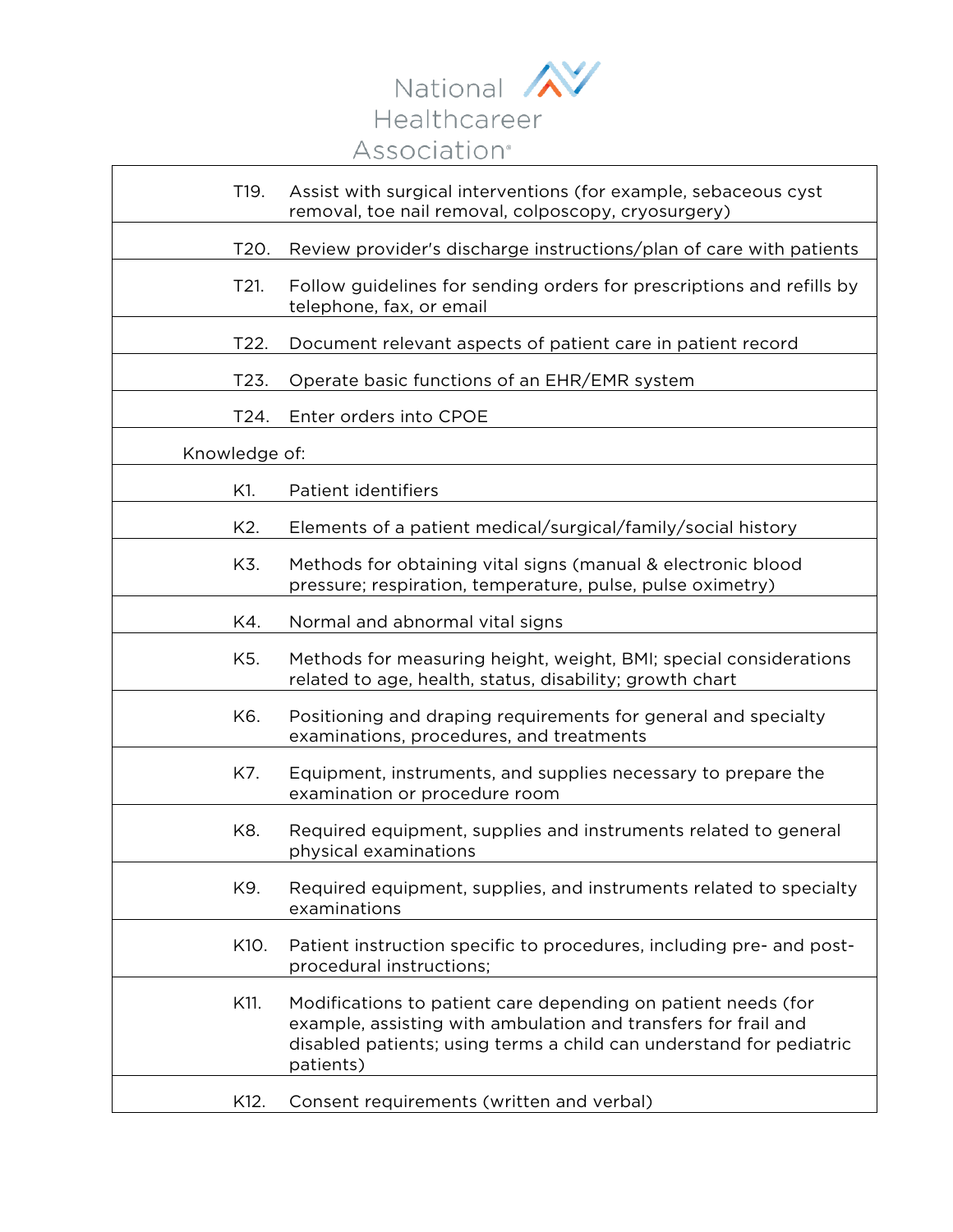

| K13. | Immunization schedules and requirements                                                                                                                                                               |
|------|-------------------------------------------------------------------------------------------------------------------------------------------------------------------------------------------------------|
| K14. | Allergies (for example, common drug and non-drug allergies such<br>as latex, bee stings; type of reactions [mild, moderate and severe]<br>how to respond to allergic reactions or anaphylactic shock) |
| K15. | Signs of infection                                                                                                                                                                                    |
| K16. | Sterile techniques related to examinations, procedures, injections<br>and medication administration                                                                                                   |
| K17. | Dosage calculations related to oral medications and injectables                                                                                                                                       |
| K18. | Commonly used oral and parenteral medications, including forms,<br>packaging, routes of administration; rights of medication<br>administration                                                        |
| K19. | Storage; labeling; and medication logs                                                                                                                                                                |
| K20. | Techniques and injection sites                                                                                                                                                                        |
| K21. | Supplies and equipment related to injections                                                                                                                                                          |
| K22. | Storage of injectables                                                                                                                                                                                |
| K23. | Techniques and instruments for suture and staple removal; types<br>and sizes of sutures                                                                                                               |
| K24. | Methods of administration, techniques, procedures and supplies<br>related to eye, ear, and topical medications                                                                                        |
| K25. | Instruments, supplies, and techniques related to eye and ear<br>irrigation                                                                                                                            |
| K26. | Commonly occurring types of injuries (for example, lacerations,<br>abrasions, fractures, sprains)                                                                                                     |
| K27. | Treatment for commonly occurring types of injuries, (for example,<br>bandaging, ice, elevation)                                                                                                       |
| K28. | Commonly occurring types of surgical interventions                                                                                                                                                    |
| K29. | Signs and symptoms related to urgent and emergency situations<br>(for example, diabetic shock, heat stroke, allergic reactions,<br>choking, syncope, seizure)                                         |
| K30. | Emergency action plans (for example, crash cart, emergency<br>injectables)                                                                                                                            |
| K31. | Procedures to perform CPR, basic life support and AED                                                                                                                                                 |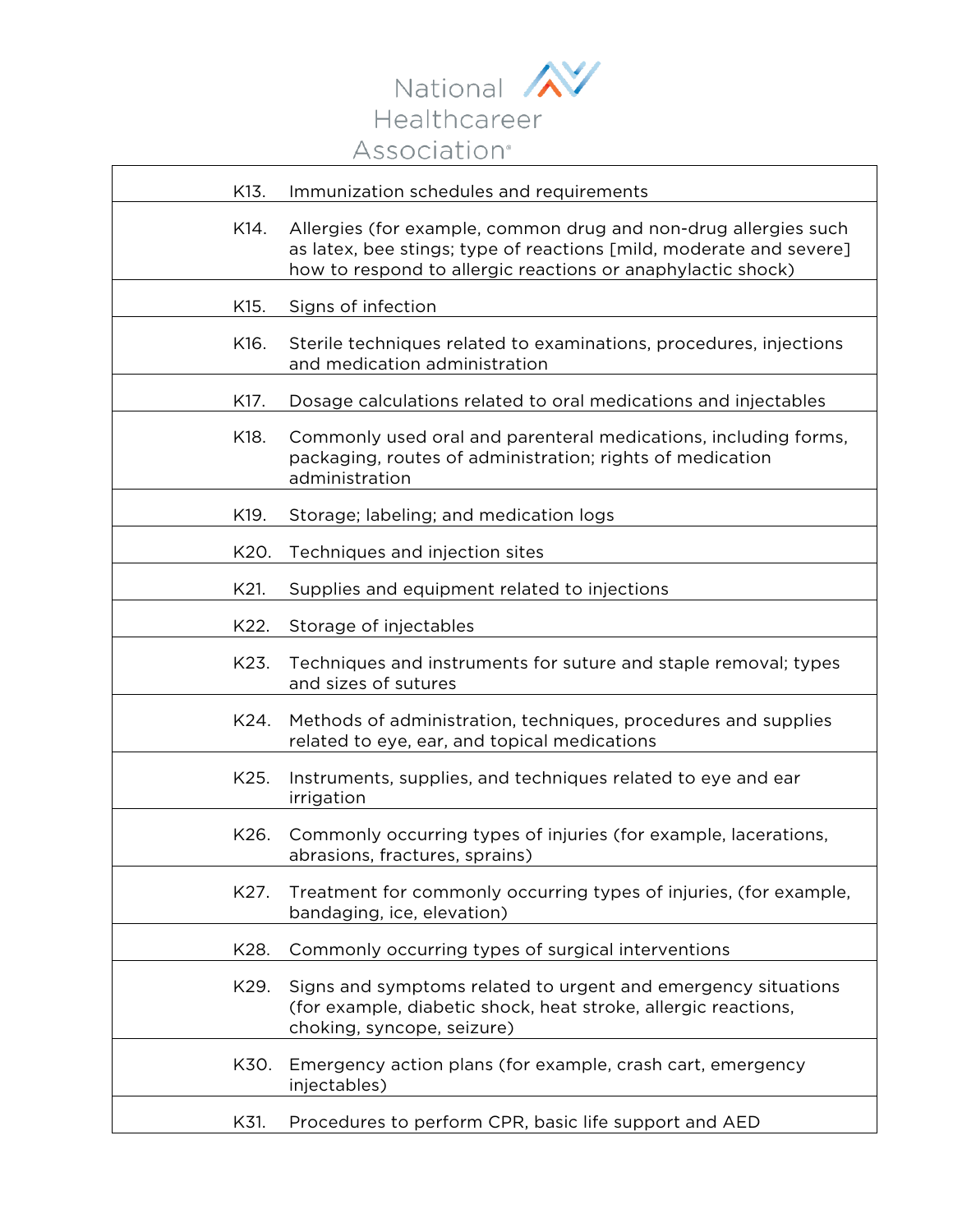

| K32.          | Computerized Physician Order Entry (CPOE)                                                           |  |
|---------------|-----------------------------------------------------------------------------------------------------|--|
| K33.          | Referral authorizations; insurance authorizations                                                   |  |
| K34.          | Legal requirements for content and transmission of prescriptions                                    |  |
| K35.          | Prior authorizations for medication; electronic prescribing software                                |  |
| K36.          | Required components of medical records                                                              |  |
| K37.          | Medical necessity guidelines                                                                        |  |
| Β.            | Infection control                                                                                   |  |
| Tasks:        |                                                                                                     |  |
| T1.           | Adhere to regulations and guidelines related to infection control                                   |  |
| T2.           | Adhere to guidelines regarding hand hygiene                                                         |  |
| T3.           | Perform disinfection/sanitization                                                                   |  |
| T4.           | Perform sterilization of medical equipment                                                          |  |
| T5.           | Perform appropriate aseptic techniques for various clinical<br>situations                           |  |
| T6.           | Dispose of biohazardous materials as dictated by OSHA (for<br>example, sharps containers, red bags) |  |
| Knowledge of: |                                                                                                     |  |
| K1.           | Universal precautions                                                                               |  |
| K2.           | Hand-washing techniques                                                                             |  |
| K3.           | Alcohol-based rubs/sanitizer                                                                        |  |
| K4.           | Infectious agents, modes of transmission, precautions for blood-<br>borne pathogens                 |  |
| K5.           | Personal protective equipment (PPE)                                                                 |  |
| K6.           | Sterilization techniques (autoclave, instrument cleaner, germicidal<br>disinfectants, disposables)  |  |
| K7.           | Techniques for medical and surgical asepsis                                                         |  |
| K8.           | Order of cleaning and types of cleaning products                                                    |  |
| K9.           | Safety Data Sheets (SDS)                                                                            |  |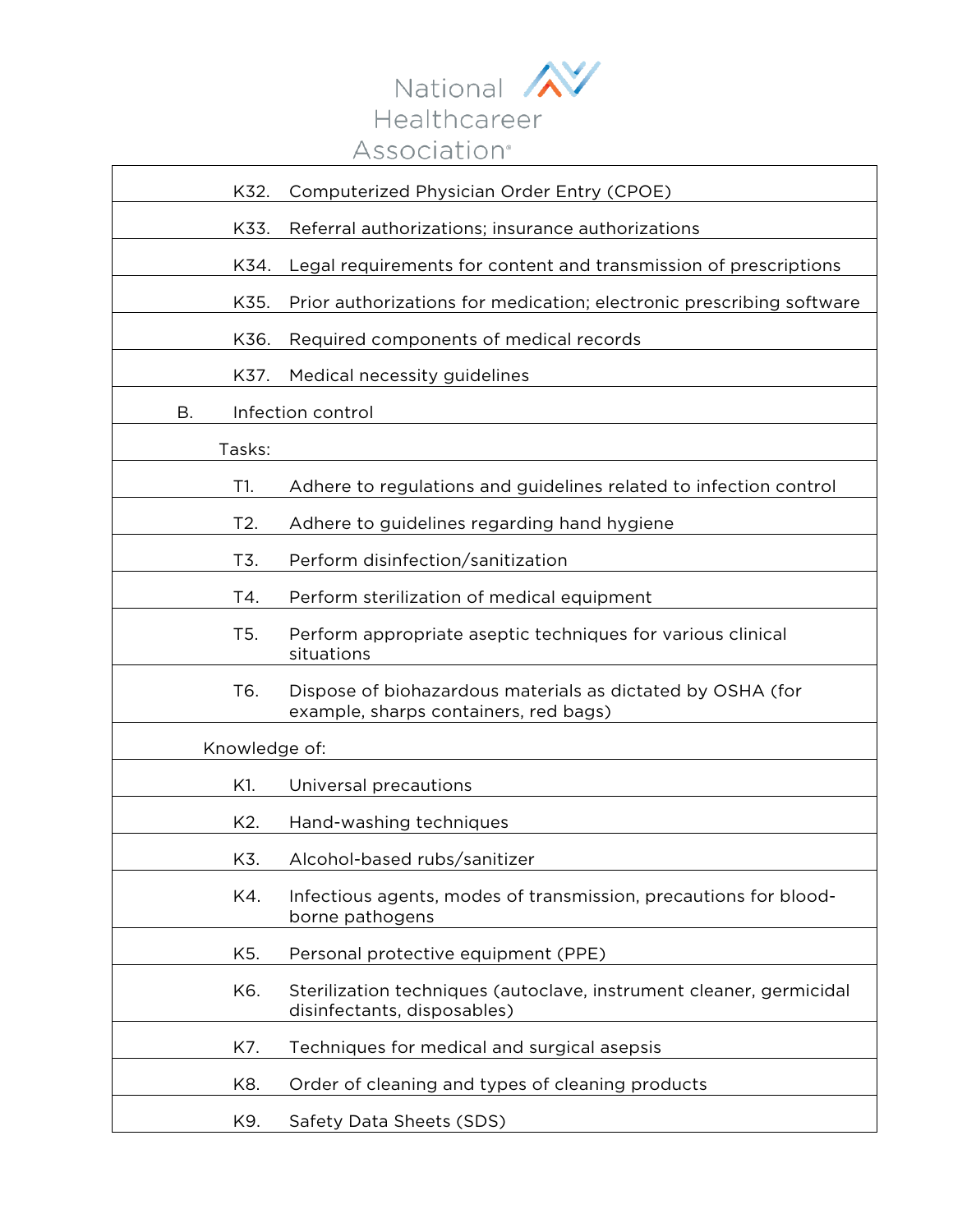

| K10.             | Cautions related to chemicals                                                                        |  |
|------------------|------------------------------------------------------------------------------------------------------|--|
| K11.             | Disposal methods                                                                                     |  |
| K12.             | Exposure control plan                                                                                |  |
| K13.             | Calibration of equipment                                                                             |  |
| K14.             | Logs (for example, maintenance, equipment servicing, temperature<br>(refrigerator), quality control) |  |
| $C$ .            | <b>Testing and Laboratory Procedures</b>                                                             |  |
| Tasks:           |                                                                                                      |  |
| T1.              | Collect non-blood specimens (for example, urine, stool, cultures,<br>sputum)                         |  |
| T2.              | Perform CLIA-waived testing (labs)                                                                   |  |
| T3.              | Perform vision and hearing tests                                                                     |  |
| T4.              | Perform allergy testing                                                                              |  |
| T <sub>5</sub> . | Perform spirometry/pulmonary function tests (electronic or<br>manual)                                |  |
| T6.              | Recognize, document, and report normal and abnormal laboratory<br>and test values                    |  |
| T7.              | Match and label specimen to patient and completed requisition                                        |  |
| T8.              | Process, handle, and transport collected specimens                                                   |  |
| Knowledge of:    |                                                                                                      |  |
| K1.              | Point of care testing                                                                                |  |
| K2.              | Information required on provider request or requisition form                                         |  |
| K3.              | Specimen collection techniques and requirements                                                      |  |
| K4.              | CLIA-waived testing regulations                                                                      |  |
| K5.              | COLA accreditation standards                                                                         |  |
| K6.              | Controls/calibration/quality control                                                                 |  |
| K7.              | Normal and abnormal lab values and test values                                                       |  |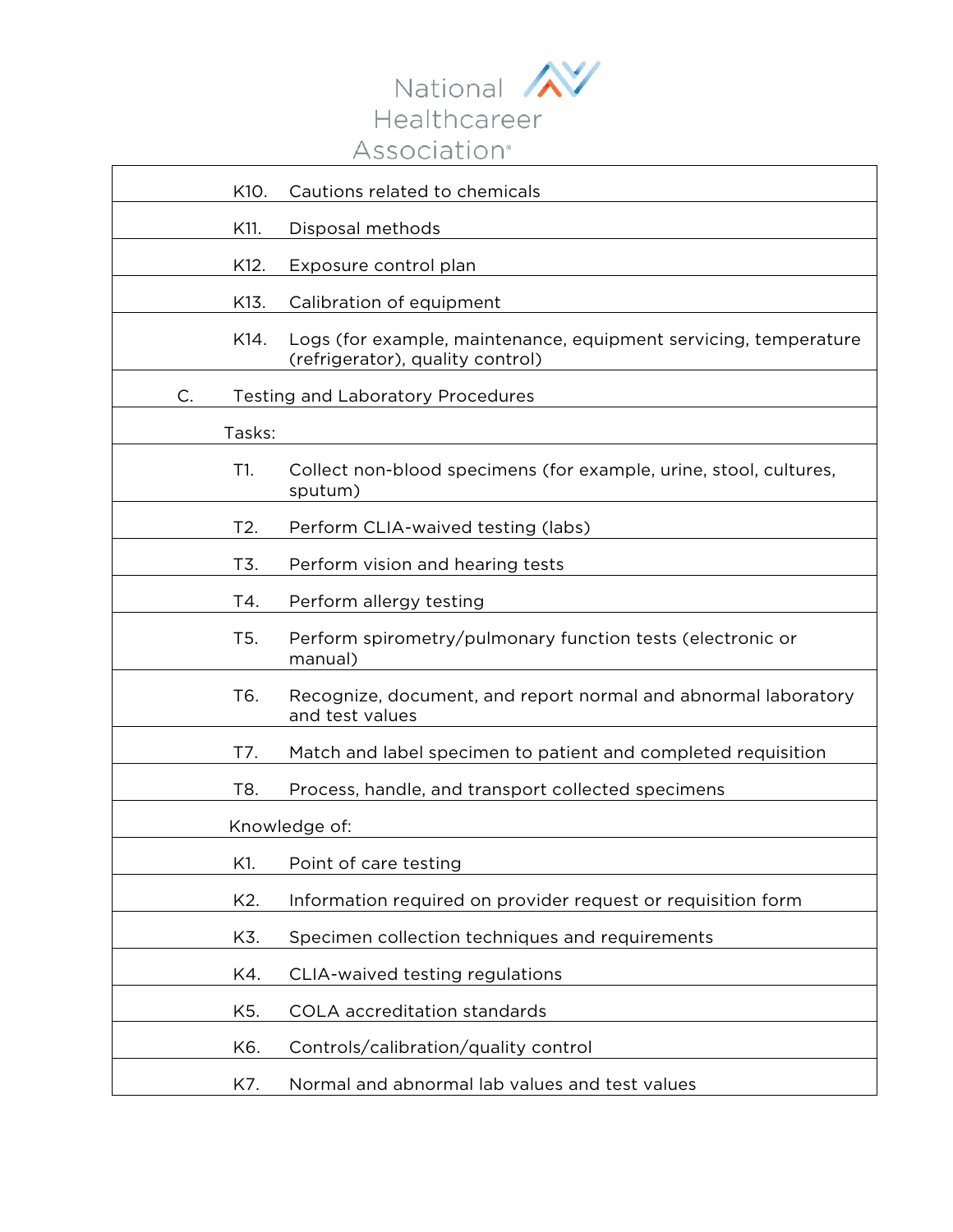

 $\overline{\mathbf{1}}$ 

 $\Gamma$ 

|    | K8.              | Elements related to vision and hearing tests including color,<br>acuity/distance, visual fields; tone, speech and word recognition,<br>typanometry |
|----|------------------|----------------------------------------------------------------------------------------------------------------------------------------------------|
|    | K9.              | Peak flow rates                                                                                                                                    |
|    | K10.             | Common allergens                                                                                                                                   |
|    | K11.             | Scratch test and intradermal allergy test                                                                                                          |
|    | K12.             | Requirements for transportation, diagnosis, storage, and disposal of<br>specimens, including patient identifiers, site or test                     |
|    | K13.             | Content of requisition, including date and time, and ICD-10                                                                                        |
| D. |                  | Phlebotomy                                                                                                                                         |
|    | Tasks:           |                                                                                                                                                    |
|    | T1.              | Verify order details                                                                                                                               |
|    | T2.              | Select appropriate supplies for test(s) ordered                                                                                                    |
|    | T3.              | Determine venipuncture site accessibility based on patient age and<br>condition                                                                    |
|    | T4.              | Prepare site for venipuncture                                                                                                                      |
|    | T <sub>5</sub> . | Perform venipuncture                                                                                                                               |
|    | T6.              | Perform capillary puncture                                                                                                                         |
|    | T7.              | Perform post-procedural care                                                                                                                       |
|    | T8.              | Handle blood samples as required for diagnostic purposes                                                                                           |
|    | T9.              | Process blood specimens for laboratory                                                                                                             |
|    | T10.             | Match and label specimen to patient and completed requisition                                                                                      |
|    | T11.             | Recognize and respond to abnormal test results                                                                                                     |
|    | T12.             | Prepare samples for transportation to a reference (outside)<br>laboratory                                                                          |
|    | T13.             | Follow guidelines in distributing laboratory results to ordering<br>providers after matching patient to provider                                   |
|    |                  | Knowledge of:                                                                                                                                      |
|    | K1.              | Patient identifiers, including site or test; and content of requisition                                                                            |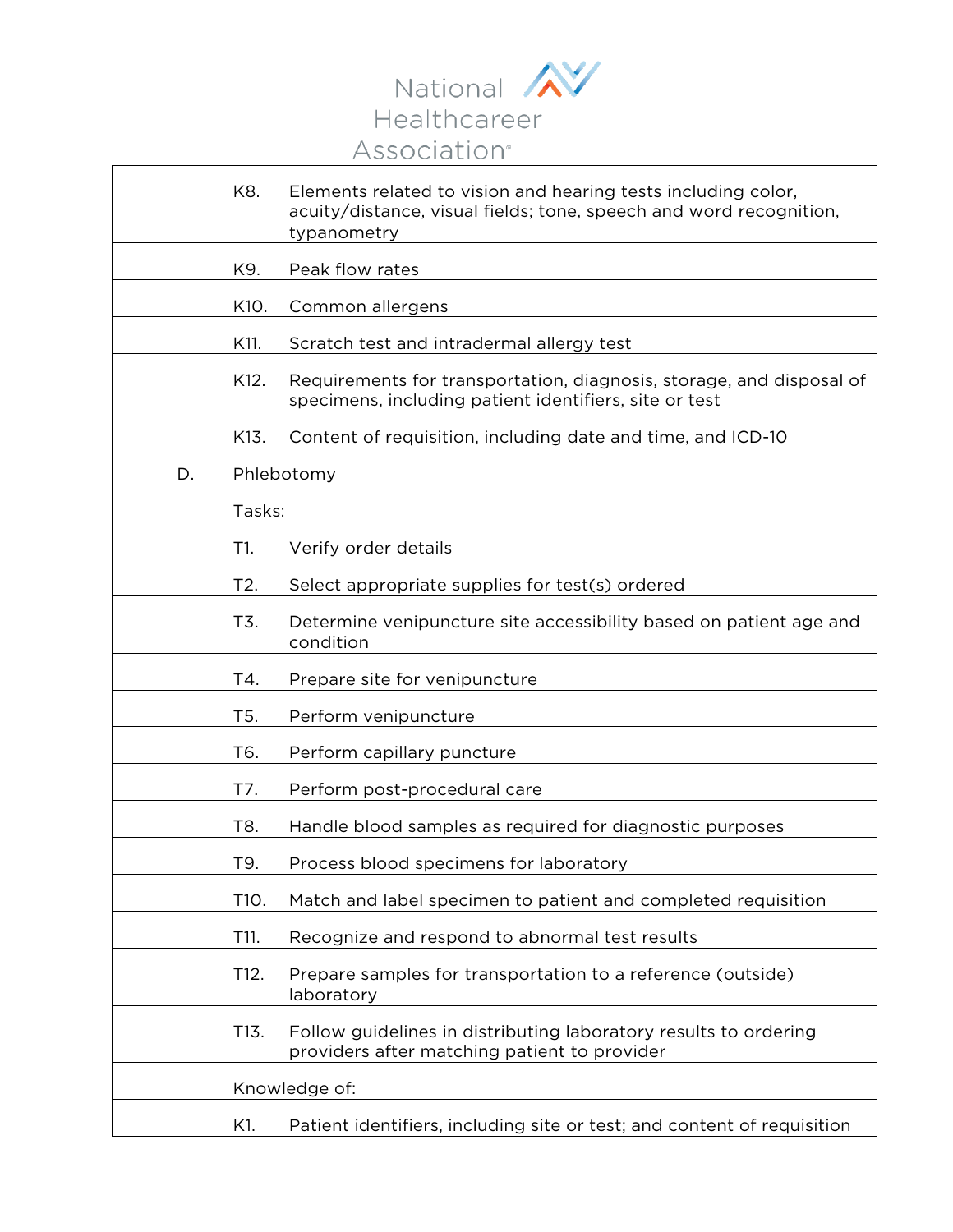

|    | K2.  | Requirements related to patient preparation for phlebotomy,<br>including fasting/non-fasting                  |
|----|------|---------------------------------------------------------------------------------------------------------------|
|    | K3.  | Assessment of patient comfort/anxiety level with procedure                                                    |
|    | K4.  | Blood vacuum tubes required for chemistry, hematology, and<br>microbiology testing                            |
|    | K5.  | Blood-borne pathogens                                                                                         |
|    | K6.  | Medical conditions or history and medications impacting collection<br>of blood order of draw for venipuncture |
|    | K7.  | Anatomy, skin integrity, venous sufficiency, contra-indications                                               |
|    | K8.  | Phlebotomy site preparation including cleansing, wrapping, order of<br>draw with micro-tubes                  |
|    | K9.  | Insertion and removal techniques                                                                              |
|    | K10. | Evacuated tube, syringe, and butterfly methods                                                                |
|    | K11. | Types of tubes, tube positions, number of tube inversions, and fill<br>level/ratios                           |
|    | K12. | Additives and preservatives                                                                                   |
|    | K13. | Bandaging procedures, including allergies and skin types                                                      |
|    | K14. | Pre-analytical considerations pertaining to specimen quality and<br>consistency                               |
|    | K15. | Special collections (for example, timed specimens, drug levels,<br>blood cultures, fasting)                   |
|    | K16. | Centrifuge and aliquot                                                                                        |
|    | K17. | Normal and abnormal test values, control values                                                               |
|    | K18. | Equipment calibration                                                                                         |
|    | K19. | Storage conditions related to sensitivity to light and temperature                                            |
|    | K20. | Requirements for transportation, diagnosis, storage, disposal                                                 |
|    | K21. | Processing and labeling requirements                                                                          |
|    | K22. | External databases (for example, outside labs, reference sources)                                             |
| Е. |      | <b>EKG and Cardiovascular Testing</b>                                                                         |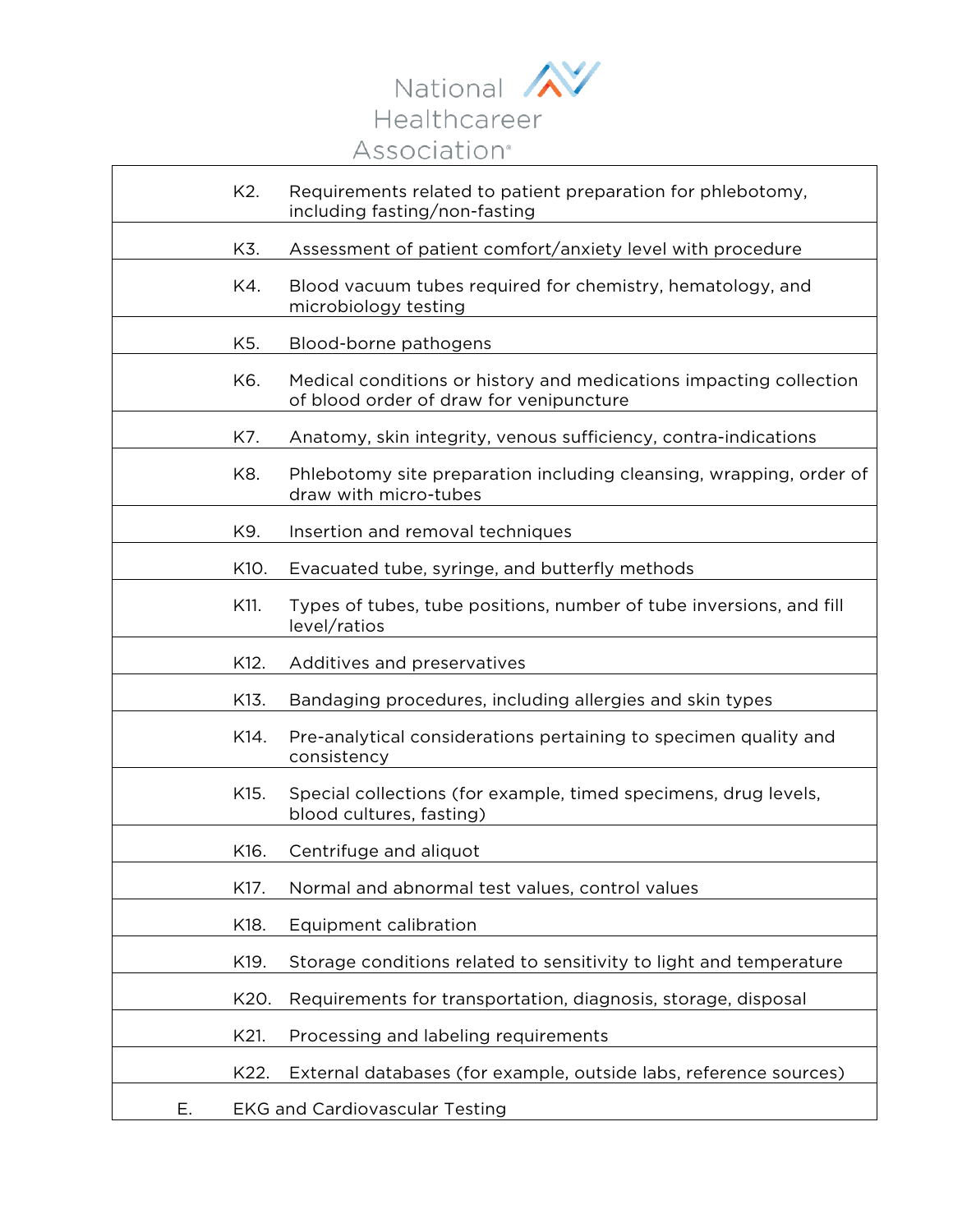

| Tasks:                                     |                                                                                                                               |  |
|--------------------------------------------|-------------------------------------------------------------------------------------------------------------------------------|--|
| T1.                                        | Prepare patients for procedure                                                                                                |  |
| T2.                                        | Perform cardiac monitoring (EKG, ECG) tests                                                                                   |  |
| T3.                                        | Ensure proper functioning of EKG equipment                                                                                    |  |
| T4.                                        | Recognize abnormal or emergent EKG results (for example,<br>dysrhythmia, arrhythmia, versus artifact)                         |  |
| T <sub>5</sub> .                           | Assist provider with non-invasive cardiovascular profiling (for<br>example, stress test, Holter monitoring, event monitoring) |  |
| T6.                                        | Transmit results or report to patient's EMR or paper chart, and<br>provider                                                   |  |
|                                            | Knowledge of:                                                                                                                 |  |
| K1.                                        | Procedures and instructions to minimize artifacts                                                                             |  |
| K2.                                        | Artifacts, signal distortions, and electrical interference (for example,<br>fuzz and wandering baseline)                      |  |
| K3.                                        | Preparation, positioning, and draping of patient                                                                              |  |
| K4.                                        | Supplies (paper, proper leads)                                                                                                |  |
| K5.                                        | Placement of limb and chest electrodes                                                                                        |  |
| K6.                                        | Techniques and methods for EKGs                                                                                               |  |
| K7.                                        | Signs of adverse reaction during testing (for example, signs of<br>distress, elevated BP and respiration)                     |  |
| K8.                                        | Calibration of equipment                                                                                                      |  |
| K9.                                        | Abnormal rhythms or dysrhythmias associated with cardiovascular<br>testing                                                    |  |
| K10.                                       | Waveforms, intervals, segment                                                                                                 |  |
| 4. Patient Care Coordination and Education |                                                                                                                               |  |
| Tasks:                                     |                                                                                                                               |  |
| T1.                                        | Review patient record prior to visit to ensure health care is<br>comprehensively addressed                                    |  |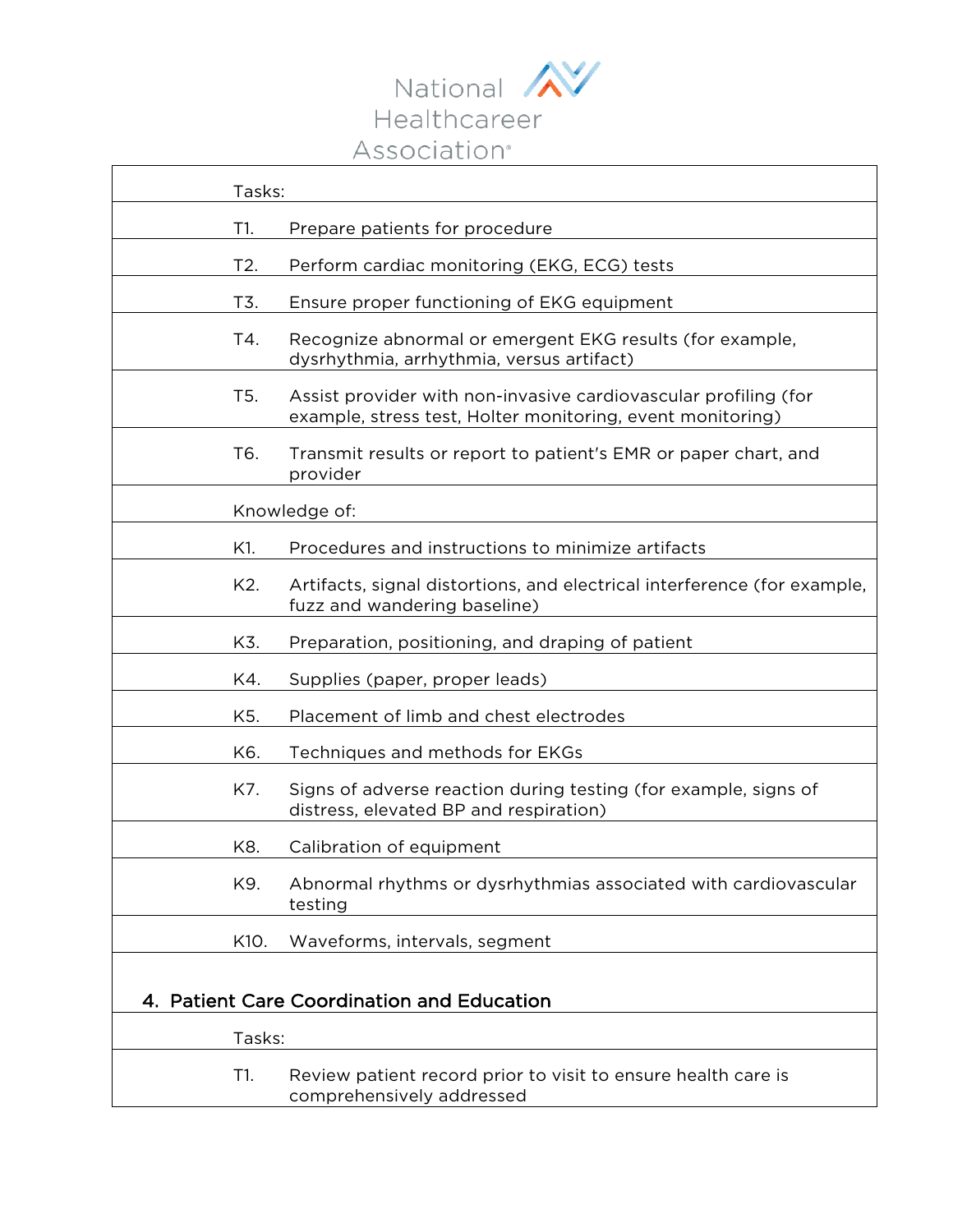

| T2.           | Collaborate with healthcare providers and community-based<br>organizations                                                            |  |
|---------------|---------------------------------------------------------------------------------------------------------------------------------------|--|
| T3.           | Assist providers in coordinating care with community agencies for<br>clinical and non-clinical services                               |  |
| T4.           | Facilitate patient compliance (for example, continuity of care,<br>follow up, medication compliance) to optimize health outcomes      |  |
| T5.           | Participate in transition of care for patients                                                                                        |  |
| T6.           | Participate in team-based patient care (for example, patient-<br>centered medical home [PCMH], Accountable Care Organization<br>[ACO] |  |
| Knowledge of: |                                                                                                                                       |  |
| K1.           | Preventive medicine and wellness                                                                                                      |  |
| K2.           | Education delivery methods and instructional techniques and<br>learning styles                                                        |  |
| K3.           | Resources and procedures to coordinate care outpatient services                                                                       |  |
| K4.           | Available resources for clinical services (for example, home health<br>care)                                                          |  |
| K5.           | Available community resources for non-clinical services (for<br>example, adult day care, transportation vouchers)                     |  |
| K6.           | Specialty resources for patient/family medical and mental needs                                                                       |  |
| K7.           | Referral forms and processes                                                                                                          |  |
| K8.           | Barriers to care (for example, socio-economic, cultural differences,<br>language, education)                                          |  |
| K9.           | Tracking and reporting technologies                                                                                                   |  |
| K10.          | Roles and responsibilities of team members involved in patient-<br>centered medical home                                              |  |
| 5.            | <b>Administrative Assisting</b>                                                                                                       |  |
| Tasks:        |                                                                                                                                       |  |
| T1.           | Schedule and monitor patient appointments using electronic and<br>paper-based systems                                                 |  |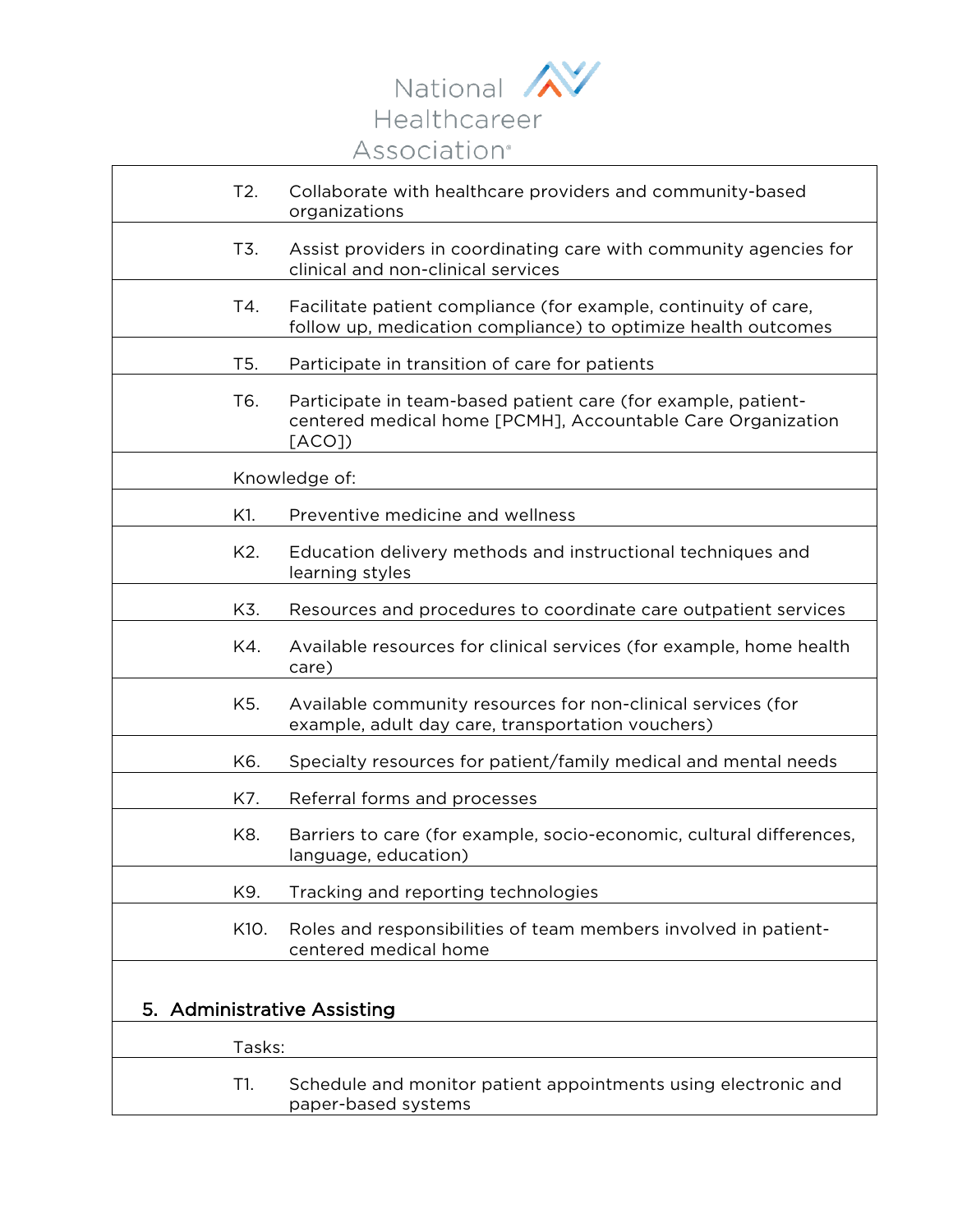

| T2.  | Verify insurance coverage/financial eligibility                                                                                                                                                                          |
|------|--------------------------------------------------------------------------------------------------------------------------------------------------------------------------------------------------------------------------|
| T3.  | Identify and check patients in/out                                                                                                                                                                                       |
| T4.  | Verify diagnostic and procedural codes                                                                                                                                                                                   |
| T5.  | Obtain and verify prior authorizations and pre-certifications                                                                                                                                                            |
| T6.  | Prepare documentation and billing requests using current coding                                                                                                                                                          |
|      | guidelines                                                                                                                                                                                                               |
| T7.  | Ensure that documentation complies with government and<br>insurance requirements                                                                                                                                         |
| T8.  | Perform charge reconciliation (for example, correct use of EHR<br>software, entering charges, making adjustments, accounts<br>receivable procedures)                                                                     |
| T9.  | Bill patients, insurers, and third party payers for services performed                                                                                                                                                   |
| T10. | Resolve billing issues with insurers and third party payers, including<br>appeals and denials                                                                                                                            |
| T11. | Manage electronic and paper medical records                                                                                                                                                                              |
| T12. | Facilitate/generate referrals to other healthcare providers and allied<br>healthcare professionals                                                                                                                       |
| T13. | Provide customer service and facilitate service recovery (for<br>example, follow up patient calls, appointment confirmations,<br>monitor patient flow sheets, collect on accounts, make up for poor<br>customer service) |
| T14. | Enter information into databases or spreadsheets (for example,<br>Excel, EHR & EMR, billing modules, scheduling systems)                                                                                                 |
| T15. | Participate in safety evaluations and report safety concerns                                                                                                                                                             |
| T16. | Maintain inventory of clinical and administrative supplies                                                                                                                                                               |
|      | Knowledge of:                                                                                                                                                                                                            |
| K1.  | Filing systems                                                                                                                                                                                                           |
| K2.  | Scheduling software                                                                                                                                                                                                      |
| K3.  | Recognition of urgency of appointment needs                                                                                                                                                                              |
| K4.  | Requirements related to duration of visits (for example, purpose of<br>visit, physician preferences)                                                                                                                     |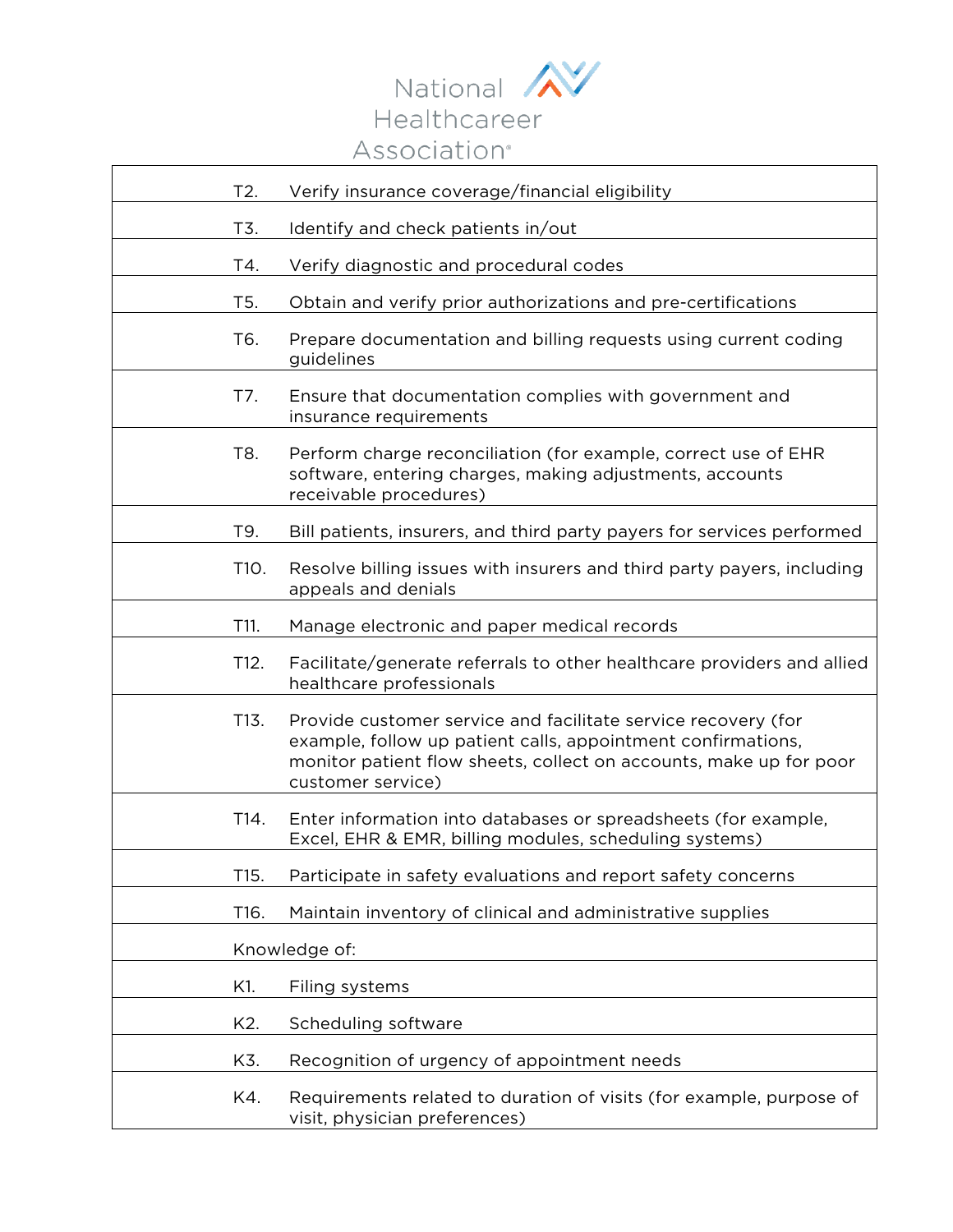

| K5.  | Telephone etiquette                                                                                                                                                          |
|------|------------------------------------------------------------------------------------------------------------------------------------------------------------------------------|
| K6.  | Records management systems and software (for example, manual<br>filing systems - alphabetical, numeric, office storage for archived<br>files, EMR/EHR software applications) |
| K7.  | Legal requirements related to maintenance, storage, and disposal of<br>records                                                                                               |
| K8.  | Categories of the medical record (for example, administrative,<br>clinical, billing, procedural, notes, consents)                                                            |
| K9.  | Required documentation for patient review and signature                                                                                                                      |
| K10. | Chart review                                                                                                                                                                 |
| K11. | E-referrals (for example, how they are created, required<br>information, how they are sent)                                                                                  |
| K12. | Financial eligibility, sliding scales, and indigent programs                                                                                                                 |
| K13. | Government regulations (for example meaningful use, MACRA)                                                                                                                   |
| K14. | CMS billing requirements                                                                                                                                                     |
| K15. | Third party payer billing requirements                                                                                                                                       |
| K16. | Advanced beneficiary notice (ABN)                                                                                                                                            |
| K17. | Specialty pharmacies (for example, compounding and nuclear<br>pharmacies; forms of medication available such as liquid, elixir,<br>balm, ointment)                           |
| K18. | Insurance terminology (for example, co-pay, co-insurance,<br>deductible, tier levels, explanation of benefits                                                                |
| K19. | Aging reports, collections due, adjustments and write-offs                                                                                                                   |
| K20. | Online banking for deposits and electronic transfers                                                                                                                         |
| K21. | Authorizations to approve payment processing                                                                                                                                 |
| K22. | Auditing methods, processes, and sign-offs                                                                                                                                   |
| K23. | Data entry and data fields                                                                                                                                                   |
| K24. | Equipment inspection logs, required schedules, and compliance<br>requirements, including inspection by medical equipment servicers                                           |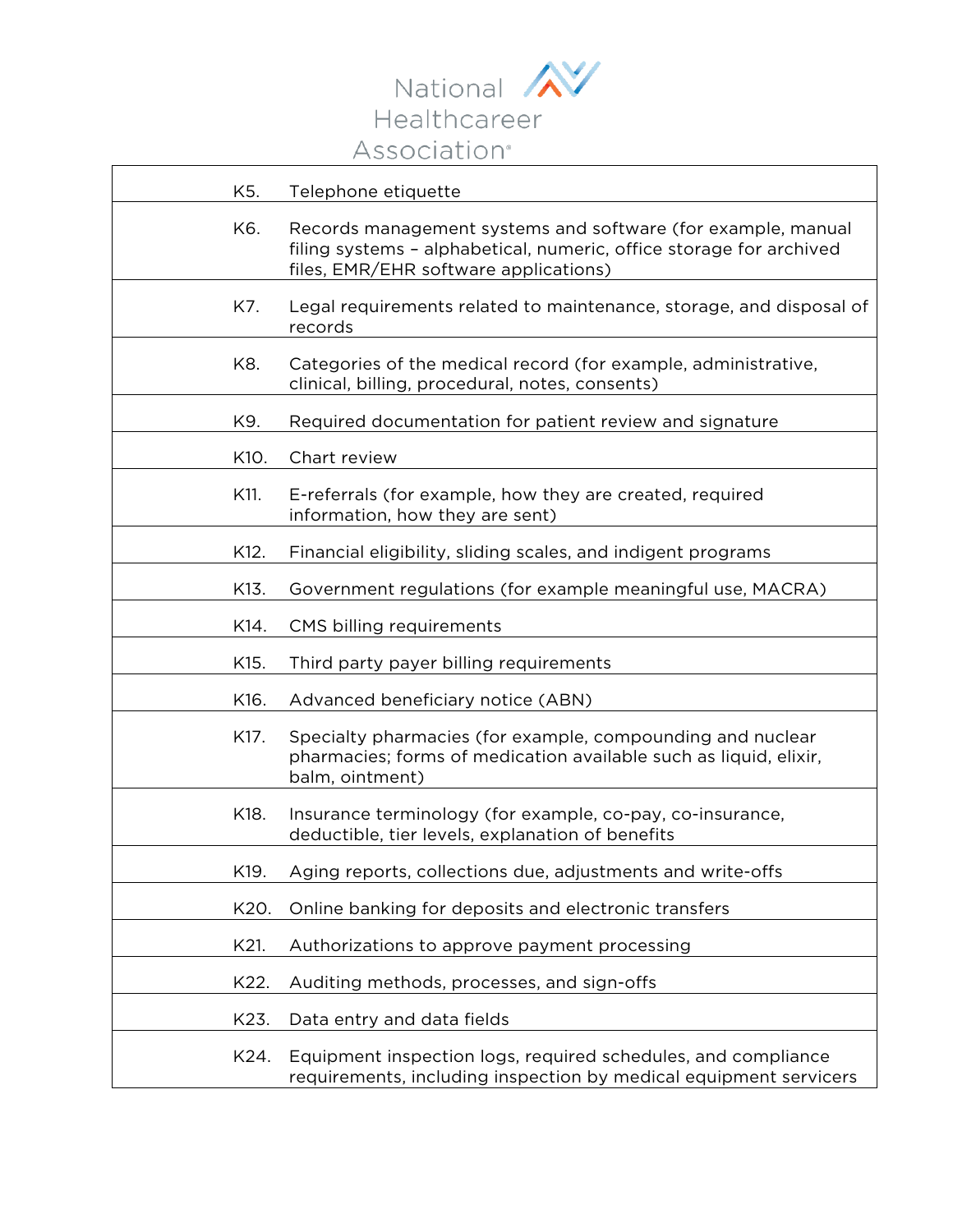

 $\overline{ }$ 

| 6. Communication and Customer Service |                                                                                                                                                                                                                           |
|---------------------------------------|---------------------------------------------------------------------------------------------------------------------------------------------------------------------------------------------------------------------------|
| Tasks:                                |                                                                                                                                                                                                                           |
| T1.                                   | Modify verbal and non-verbal communication for diverse audiences<br>(for example providers, coworkers, supervisors, patients and<br>caregivers, external providers)                                                       |
| T2.                                   | Modify verbal and non-verbal communications with patients and<br>caregivers based on special considerations (for example pediatric,<br>geriatric, hearing impaired, vision impaired, mentally handicapped<br>or disabled) |
| T3.                                   | Clarify and relay communications between patients and providers                                                                                                                                                           |
| T4.                                   | Communicate on the telephone with patients and caregivers,<br>providers, third party payers                                                                                                                               |
| T <sub>5</sub> .                      | Prepare written/electronic communications/business<br>correspondence                                                                                                                                                      |
| T6.                                   | Handle challenging/difficult customer service occurrences                                                                                                                                                                 |
| T7.                                   | Engage in crucial conversations (with patients and<br>caregivers/heath care surrogates, staff, and providers)                                                                                                             |
| T8.                                   | Facilitate and promote teamwork and team engagement                                                                                                                                                                       |
|                                       | Knowledge of:                                                                                                                                                                                                             |
| K1.                                   | Communication styles                                                                                                                                                                                                      |
| K2.                                   | Patient characteristics impacting communication (for example,<br>cultural differences and language barriers, cognitive level,<br>developmental stage; sensory and physical disabilities; age)                             |
| K3.                                   | Medical terminology and jargon, laymen's terms                                                                                                                                                                            |
| K4.                                   | Therapeutic communication                                                                                                                                                                                                 |
| K5.                                   | Interviewing and questioning techniques, including screening<br>questions, open-, closed-, probing questions                                                                                                              |
| K6.                                   | Scope of permitted questions and boundaries for questions                                                                                                                                                                 |
| K7.                                   | Active listening                                                                                                                                                                                                          |
| K8.                                   | Communication cycle (clear, concise message relay)                                                                                                                                                                        |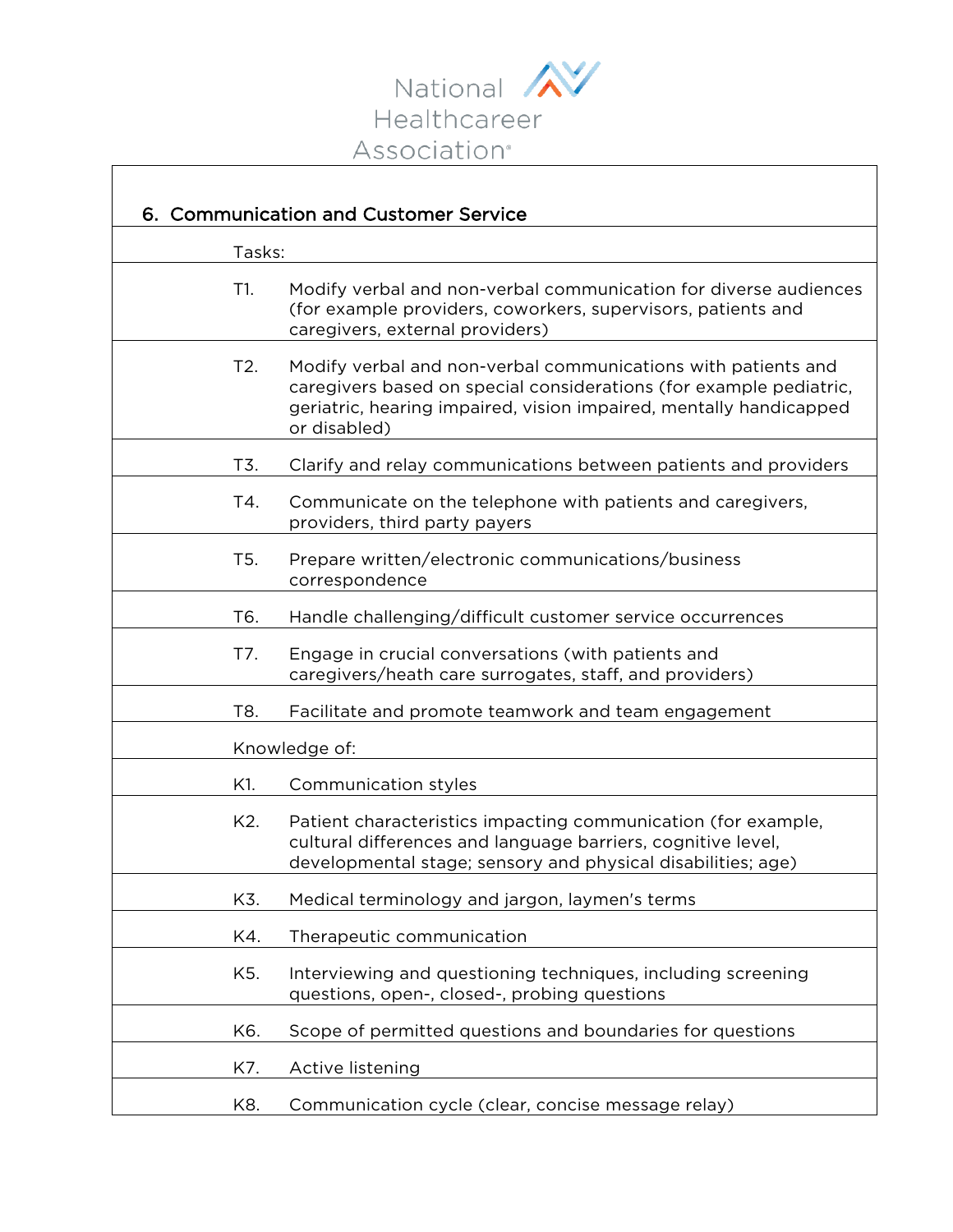

| K9.                                 | Coaching and feedback, positive reinforcement of effective<br>behavior                                                                                                                                                                                                                      |
|-------------------------------------|---------------------------------------------------------------------------------------------------------------------------------------------------------------------------------------------------------------------------------------------------------------------------------------------|
| K10.                                | Professional presence (for example, appearance, demeanor, tone                                                                                                                                                                                                                              |
| K11.                                | Patient satisfaction surveys                                                                                                                                                                                                                                                                |
| K12.                                | When to escalate problem situations                                                                                                                                                                                                                                                         |
| K13.                                | Techniques to deal with patients (for example, irate clients, custody<br>issues between parents, chain of command)                                                                                                                                                                          |
| K14.                                | Incident/event/unusual occurrence reports; documentation of<br>event                                                                                                                                                                                                                        |
| K15.                                | Cause-and-effect analysis (for example, anxiety increases blood<br>pressure or heart rate; risk management related to patient and<br>employee safety [reviewing the design, setting/population,<br>protocols, measurements of a facility to ensure overall patient and<br>employee safety]) |
| K16.                                | Email étiquette                                                                                                                                                                                                                                                                             |
| K17.                                | <b>Business letter formats</b>                                                                                                                                                                                                                                                              |
| K18.                                | Telephone étiquette                                                                                                                                                                                                                                                                         |
| <b>Medical Law and Ethics</b><br>7. |                                                                                                                                                                                                                                                                                             |
| Tasks:                              |                                                                                                                                                                                                                                                                                             |
| T1.                                 | Comply with legal and regulatory requirements                                                                                                                                                                                                                                               |
| T2.                                 | Adhere to professional codes of ethics                                                                                                                                                                                                                                                      |
| T3.                                 | Obtain, review, and comply with medical directives                                                                                                                                                                                                                                          |
| T4.                                 | Obtain and document healthcare proxies and agents                                                                                                                                                                                                                                           |
| T5.                                 | Provide, collect, and store MOLST forms (medical order for life-<br>sustaining treatment)                                                                                                                                                                                                   |
| T6.                                 | Protect patient privacy and confidentiality, including medical<br>records                                                                                                                                                                                                                   |
| T7.                                 | Adhere to legal requirements regarding reportable violations or<br>incidents                                                                                                                                                                                                                |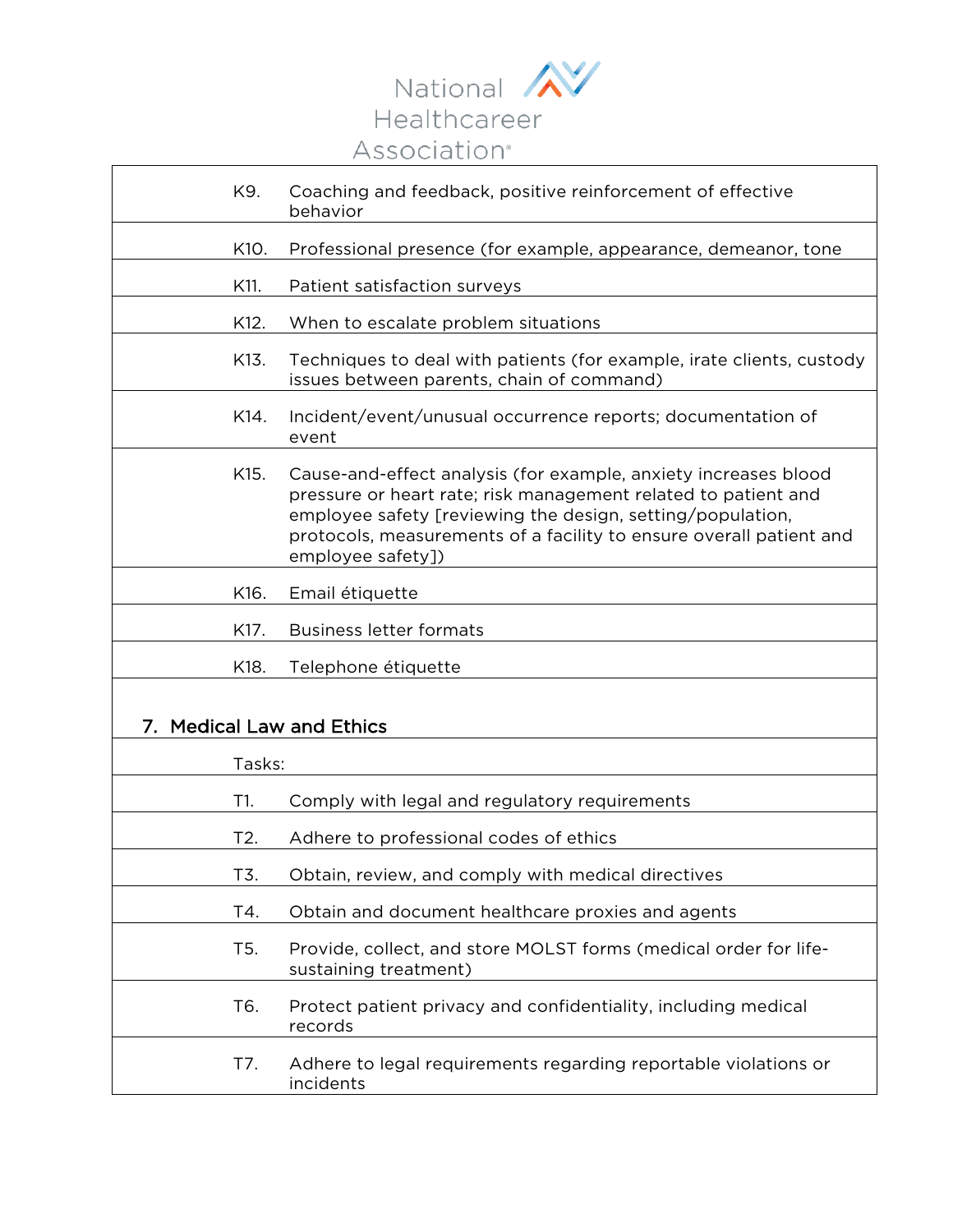

| T8. | Identify personal or religious beliefs and values and provide<br>unbiased care |
|-----|--------------------------------------------------------------------------------|
|     | Knowledge of:                                                                  |
| K1. | Informed consent                                                               |
| K2. | Advanced directives (for example, living will, DNR/DNI)                        |
| K3. | Power of attorney                                                              |
| K4. | Storage of medical records                                                     |
| K5. | Conditions for sharing information/release of information                      |
| K6. | Criminal and civil acts, and medical malpractice                               |
| K7. | Mandatory reporting laws, triggers for reporting and reporting<br>agencies     |
| K8. | Hippocratic Oath                                                               |

## Core Knowledge and Skills

*The following sections do not represent standalone domains on the CCMA exam. Rather, these are fundamental skills and necessary knowledge for a medical assistant, which could be used in the context of an assessment item, and are being provided for preparation and review purposes.*

| Core Knowledge |                                                                                                                                                                                                             |  |
|----------------|-------------------------------------------------------------------------------------------------------------------------------------------------------------------------------------------------------------|--|
|                | Organizations and guidelines related to the medical profession, for<br>Α.<br>example, CMS, CDC, OSHA, FDA, JC, National Committee for Quality<br>Assurance (NCQA), CLIA, COLA                               |  |
|                | В.<br>Laws, for example, Affordable Care Act (ACA), Americans with Disabilities<br>Act (ADA), Health Insurance Portability and Accountability Act (HIPAA),<br>Patients' Bill of Rights, Good Samaritan laws |  |
| C.             | Scope of practice                                                                                                                                                                                           |  |
| D.             | Standards of care                                                                                                                                                                                           |  |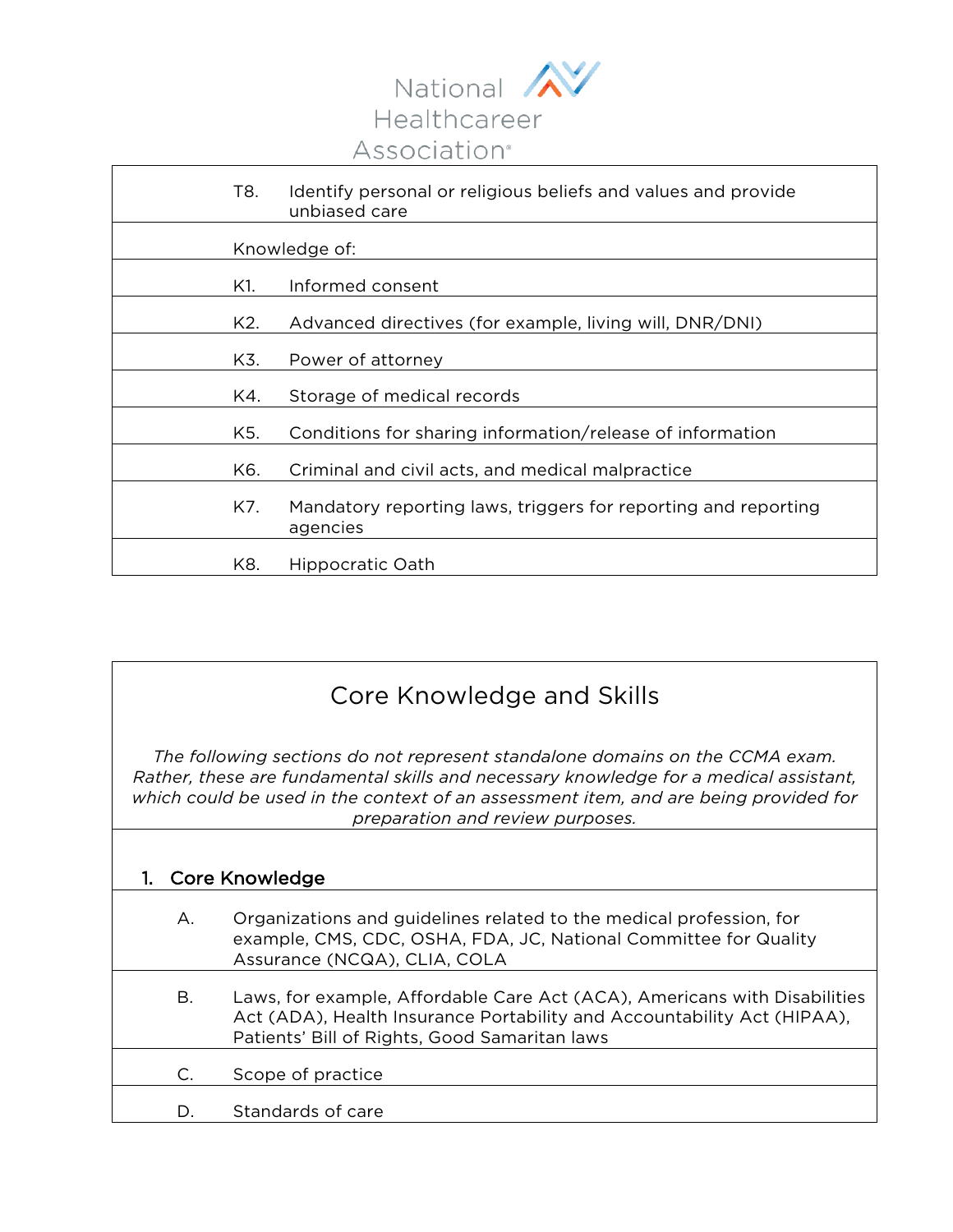

| Е.                       | Aseptic and sterile techniques                                                                                                                                                                              |
|--------------------------|-------------------------------------------------------------------------------------------------------------------------------------------------------------------------------------------------------------|
| F.                       | Communication methods and techniques                                                                                                                                                                        |
| G.                       | Patient education methods, adult learning styles, and instructional<br>techniques                                                                                                                           |
| Н.                       | Collaborative relationships with providers                                                                                                                                                                  |
| I.                       | Electronic health records and electronic medical records (EHR/EMR);<br>paper health records                                                                                                                 |
| J.                       | Medical coding systems (diagnostic, procedures, and billing) and charting<br>systems, including ICD-10-CM, ICD-10-PCS, and CPT                                                                              |
| Κ.                       | Patient portals and health system portals                                                                                                                                                                   |
|                          |                                                                                                                                                                                                             |
| <b>Core Skills</b><br>2. |                                                                                                                                                                                                             |
| Α.                       | <b>Basic arithmetic</b>                                                                                                                                                                                     |
| Β.                       | Measurements and conversions                                                                                                                                                                                |
| C.                       | Basic writing (grammar, spelling, punctuation)                                                                                                                                                              |
| D.                       | Basic word processing and keyboarding                                                                                                                                                                       |
| Ε.                       | Basic computer literacy (for example, file directory structures, networks,<br>information security, internet)                                                                                               |
| F.                       | Using computers and general software programs (for example, MS Word,<br>Excel, PowerPoint)                                                                                                                  |
| G.                       | Using basic office equipment (for example, copier, scanner, fax, tablets,<br>cameras)                                                                                                                       |
| Η.                       | Responsible behavior in social media                                                                                                                                                                        |
| I.                       | Professionalism (for example, appropriate dress, personal telephone/text<br>usage, punctuality, respect for boundaries, motivation, work ethic,<br>integrity, accountability, flexibility, open-mindedness) |
| J.                       | Interpersonal skills (for example, establish rapport and display empathy)                                                                                                                                   |
| Κ.                       | Organization, time management, multi-tasking, and prioritization                                                                                                                                            |
| L.                       | Teamwork                                                                                                                                                                                                    |
| М.                       | Critical thinking and problem solving                                                                                                                                                                       |